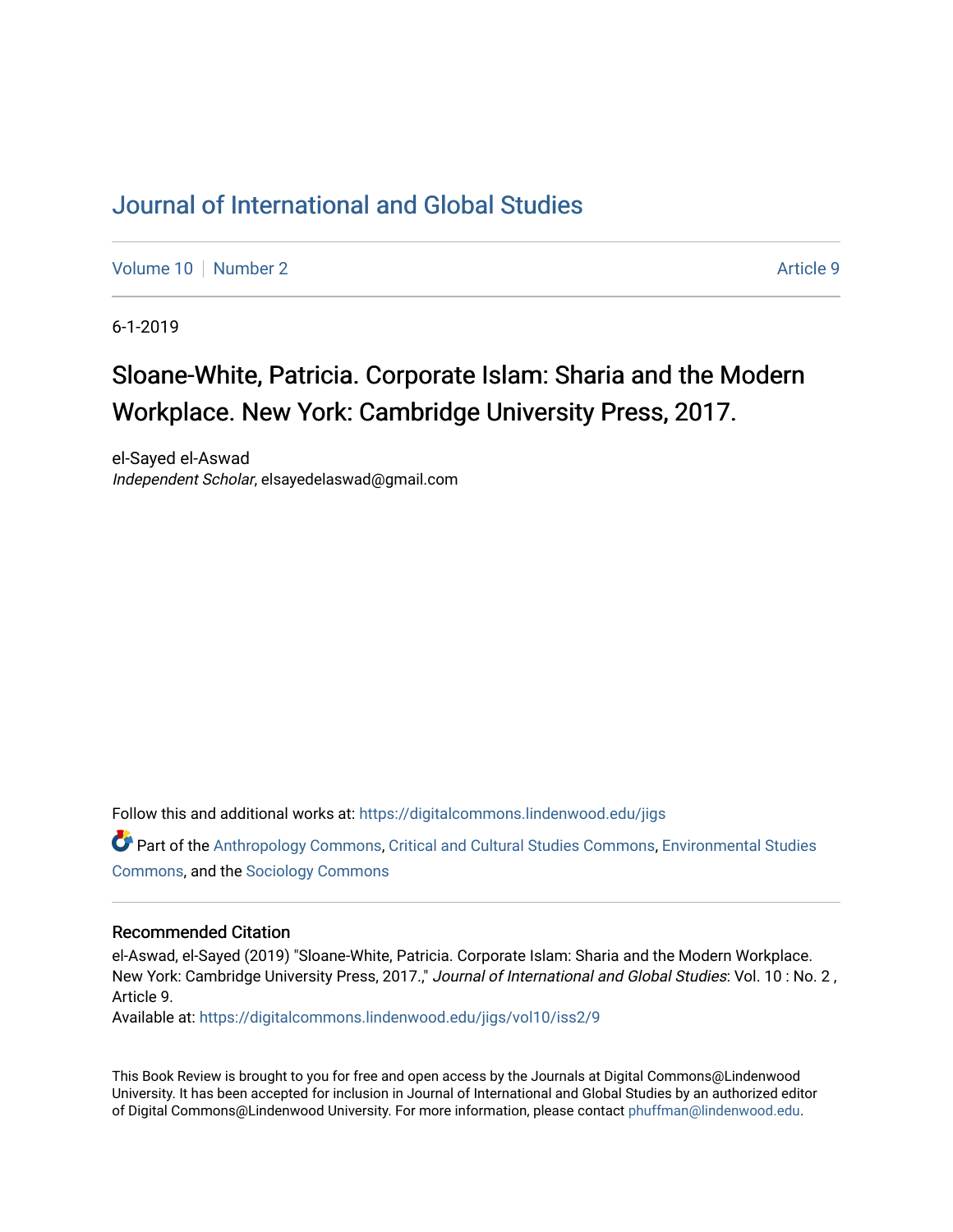## **Sloane-White, Patricia.** *Corporate Islam: Sharia and the Modern Workplace***. New York: Cambridge University Press, 2017.**

This book addresses an understudied topic concerning the place that *sharia* now occupies in the modern corporate workplace in Malaysia. This is a significant ethnographic study in which the author interviewed Malay-Muslim executives, owners, and personnel working at large corporations such as public-listed Islamic banks, government-linked companies (GLCs), and government-linked insurance companies (GLICs), to mention a few.

In the West, there is a growing fear of "creeping" *sharia*, which stigmatizes and portrays Islamic *sharia* as a rigid, dangerous, and inflexible dogma embracing brutal criminal penalties, misleading practices, and intolerance of secular modern life. The book under review displays a completely different view, depicting *sharia,* understood by the elites and personnel of Malaya corporations, as a core driver of modern capitalism in Malaysia. The author shows how corporate leaders, businessmen, and owners employ their shared *sharia*  vision to buttress the position of Islam in Malaysia not only as a social and economic substitute to Western capitalism but also as a solution to national and ethnic problems.

This study, tackling the increasing role of *sharia* in political, social, and corporate life in Muslim Malaysia, explores "the dimensions of corporate Islam in a professional, statesponsored, scholarly, and institutional *sharia* realm far above the interests, knowledge, and understanding of most Malay Muslims and the emplacement and peopling of *sharia* in the institutions and industry of Malaysian Islamic finance" (p. 26). The book examines the subjectivities and impact of the *sharia* elite and their theories concerning the way Islamic capitalism mends unethical "Western" capitalism while serving as a bridge to the West. For both the corporate *sharia* elite and corporate personnel, Islamic tenets and principles intersect with what can be called neoliberal Islamic capitalism.

All eight chapters address, consistently though differently, the concept of *sharia* as the force regulating the political, economic, social, moral, and religious spheres in Malaysia. The study shows that *sharia* encompasses two categories, *muamalat* and *munakahat*. The first (*muamalat*) concerns human-to-human practices such as commercial transactions including sureties and sales; the second (*munakahat*) indicates personal-status laws related to issues of marriage, family, and inheritance. The author proposes that *muamalat* regulates the way in which the corporate *sharia* elite in Malaysia deal with financial and economic opportunities, while *munakahat* reflects a more conservative and uniform application of *sharia* in the domain of relationships between men and women.

Sloane-White observes that the Malay-Muslim corporation becomes a regulated *sharia* space once Islamic norms are enforced as part of the corporation's organizational policy. She argues that the modern spirit of Islamic *sharia-*informed capitalism is a state or society as well as an elite oriented system in which corporate leaders conduct their business according to religious interpretations or *ijtihad*ic principles of *sharia* guided by *sharia*  advisors or consultants. Good Muslims are expected to be aware of what is permitted (*halal*) and what is forbidden (*haram*) in Islam. According to the leaders of Muslim corporations, managers should connect with workers personally and professionally. Such an Islamic strategy, the author argues, is akin to the American or modern business concept of MBWA "management by walking around" (p. 68).

Although the study focuses on *sharia* elites, it does not overlook the ordinary personnel or the human resources and their interaction with the corporates' leadership. The author refers to this domain as "personnel *sharia*" (p. 27) and includes the regulation of workplaces, along with the experiences and demeanors of the personnel who embrace the policies that the corporate leaders have outlined for them. Job applicants may be hired by corporate Islamic companies based on both credentials and religious piety or Islamic-*sharia*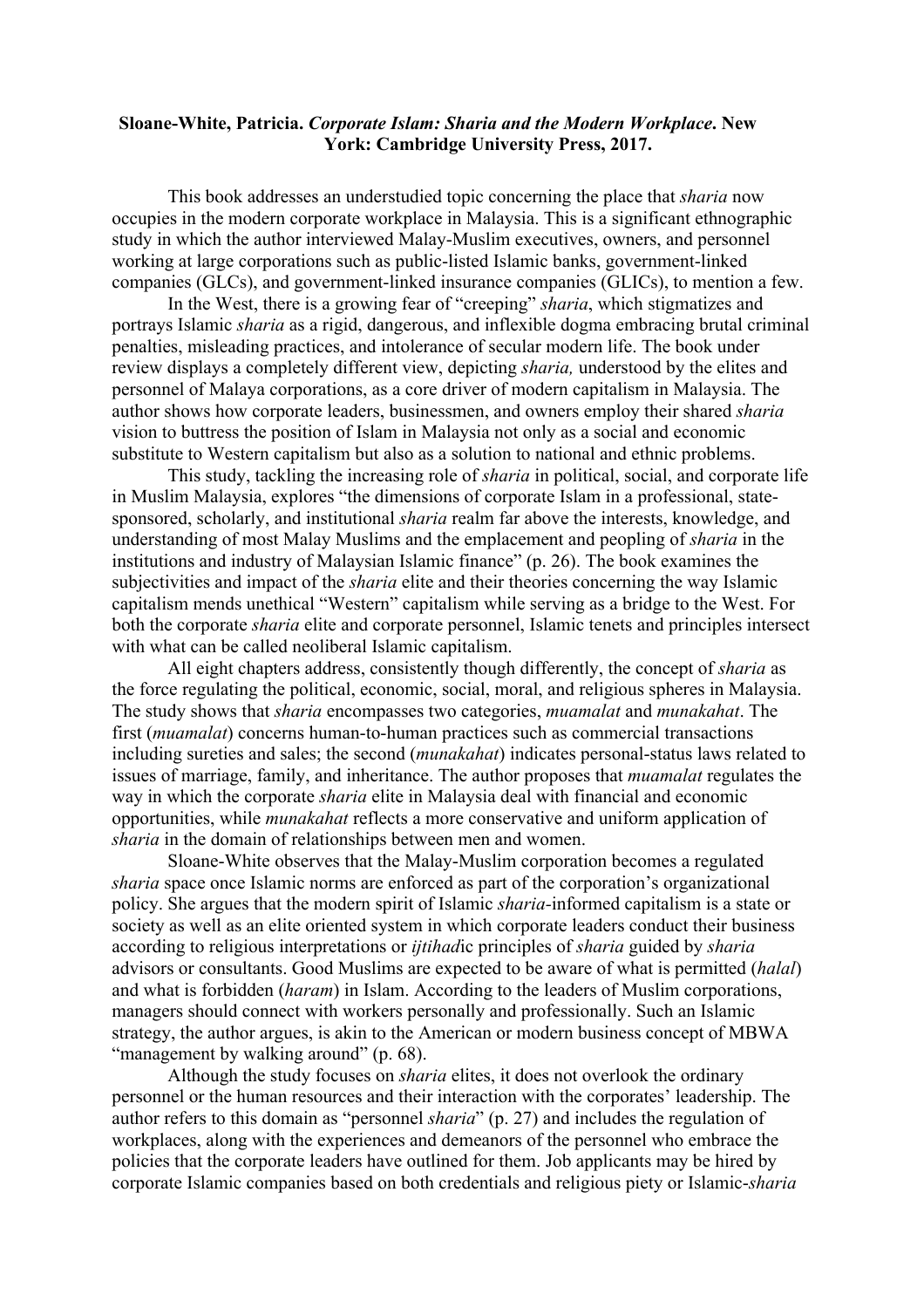compliance. The ultimate purpose of work in corporate Islam in Malaysia is not solely to make a profit, albeit conceived as necessary, but to do right for others or for the public good (*maslaha*) and gain God's blessings (*barakah*). Muslims should serve the public good (*maslaha*) in order to fulfil the second human obligation (*fard al-kifayah*) required by *sharia*. The first obligation, *fard al-ayn*, is to worship Allah. The emphasis of corporate *sharia* elites on ethics, society, and public good in conducting their business or work and the positive outcome for society of such work go beyond the Protestant ethic or Calvinist capitalism studied by Max Weber. The author explains, "Where Protestant success as Weber understood it reflected a dyadic exchange relationship between a businessman and God. Islam creates…a 'triadic reciprocity'…a three-way exchange entailing God, a businessman, and *society*" (p. 65, italics original).

Additionally, gender relations are discussed within the *sharia* corporate workspace in Malaysia as being hierarchically reconstructed in such a way that empower Muslim men to chastise, guide, and control women, as is the case within the domestic sphere. According to their understanding of Islam, Muslim men can be promoted to senior management positions or higher-level mangers (*khalifah*) of personnel, but women cannot (p. 109). Concerning the issue of women's coverage or veiling, Sloane-White contends that prior to the1970s, there was no strict veiling practice in Malay-Muslim public life. She also observed during her ethnographic study in the 1990s that the *hijab* (locally called *tudung*) was relatively uncommon among women working in the private sector. However, two decades later, among the *sharia* generation, it is uncommon to see Malay-Muslim women in the workplace or public zone without a veil. There is also no handshaking (no-*salam* by hand) with men.

The author examines the impact of *zakat* or *sharia* Islamic tithing on both society and corporate life, particularly in the domains of collecting and distributing religious money. Zakat has become an effective mechanism for capital investment as well as for Malaysian state-sponsored socioeconomic development. However, the author argues that *zakat* has become associated with processes that contribute more to the capital investment for Islamic corporations than to the privilege of the poor. In addition to *zakat,* the book addresses Islamic charity (*sadaqa*) as a driving force of Islamic corporate social responsibility (I-CSR), dedicated to serving the public good in Malaysia regardless of race and religion. For the corporate *sharia* elite, I-CSR is a model that maintains ethical manners of Muslim philanthropy and goes beyond amoral Western capitalism. Sloane-White proposes that I-CSR is different from other forms of the CSR because Muslim corporate activities are connected to Islamic concepts of piety and divinity, the impact of which goes beyond just helping the needy.

Since Islam first came to the Malay Peninsula in the thirteenth century through trade, the roots of peaceful transactions in association with Islam were established notwithstanding the changes that have occurred throughout history. Says the author, "Malays 'inherited' their capacity for trade alongside *sharia,* Islam's beliefs and practice. Their commerce then took them far and wide" (p. 57). Currently, however, elites of corporal Islam are different from the Malaysian religious bureaucracy. They are hybrid, global, and cosmopolitan in orientation in addition to being flexible, easily traversing Arab, Islamic, Malaysian, and Western academic, financial, and secular arenas. As hybrids, they move from the mosque to the market and are able "to reorient the stage of Islamic knowledge from the Arab world to Malaysia" (p. 40).

The future of corporate Islam is to be maintained by the capitalist *sharia* generation, whose orientation is the result of Malaysia's capitalist-minded New Economic Policy (NEP) generation. However, there are problems related to moving *sharia* into the domain of civil and federal law, where *sharia* has jurisdiction over non-Muslim persons (p. 37). The author, however, does not make an all-encompassing generalization of the applicability of corporate Islam to the entire Malaysian society or all Malay-Muslim corporations.